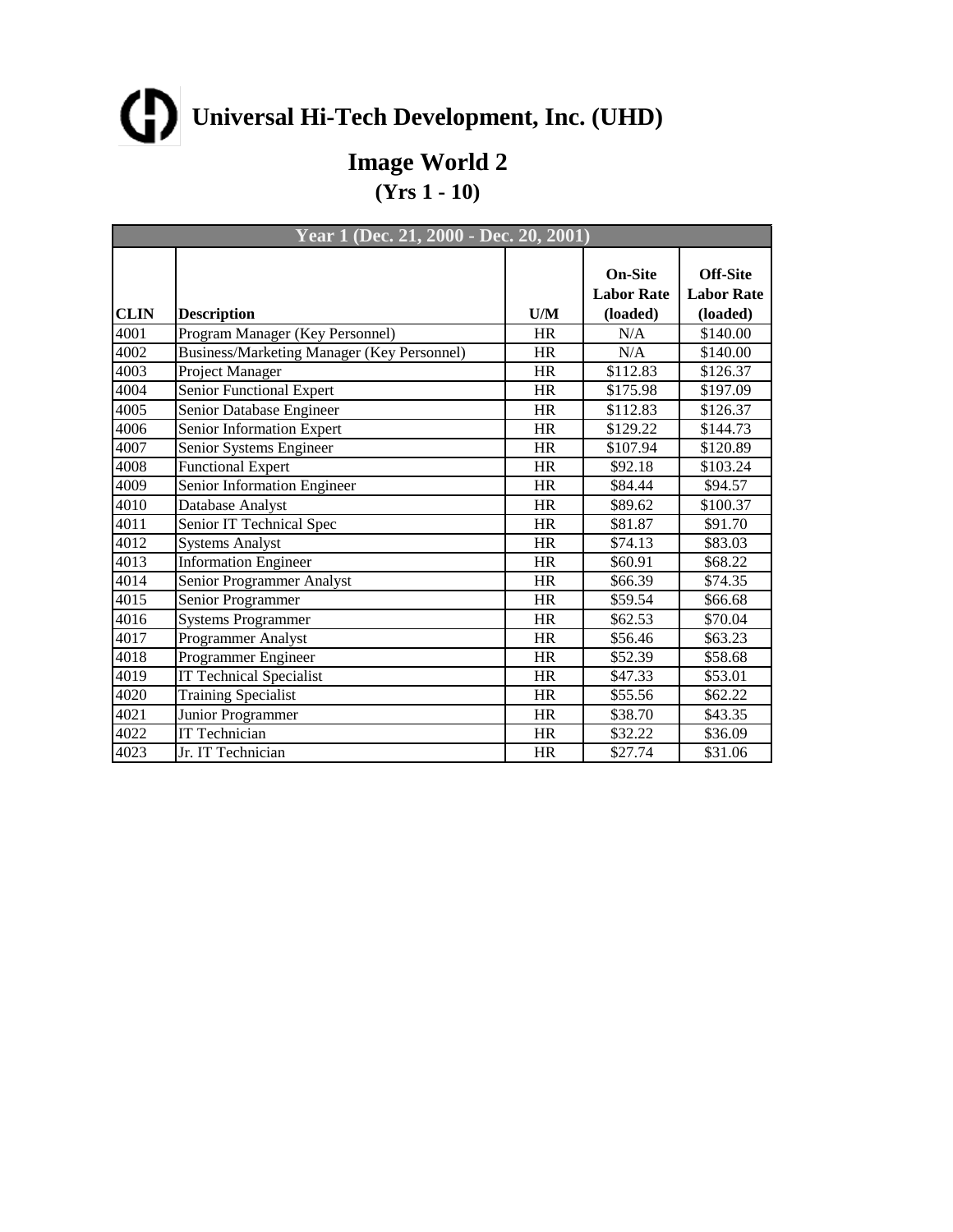**Image World 2**

|      | Year 2 (Dec. 21, 2001 - Dec. 20, 2002)     |           |                   |                   |
|------|--------------------------------------------|-----------|-------------------|-------------------|
|      |                                            |           | <b>On-Site</b>    | <b>Off-Site</b>   |
|      |                                            |           | <b>Labor Rate</b> | <b>Labor Rate</b> |
| CLIN | <b>Description</b>                         | U/M       | (loaded)          | (loaded)          |
| 4001 | Program Manager (Key Personnel)            | <b>HR</b> | N/A               | \$144.20          |
| 4002 | Business/Marketing Manager (Key Personnel) | <b>HR</b> | N/A               | \$144.20          |
| 4003 | Project Manager                            | HR        | \$116.22          | \$130.17          |
| 4004 | Senior Functional Expert                   | HR        | \$181.25          | \$203.01          |
| 4005 | Senior Database Engineer                   | <b>HR</b> | \$116.22          | \$130.17          |
| 4006 | Senior Information Expert                  | HR        | \$133.10          | \$149.07          |
| 4007 | Senior Systems Engineer                    | HR        | \$111.18          | \$124.52          |
| 4008 | Functional Expert                          | <b>HR</b> | \$94.95           | \$106.34          |
| 4009 | Senior Information Engineer                | HR        | \$86.97           | \$97.41           |
| 4010 | Database Analyst                           | HR        | \$92.30           | \$103.38          |
| 4011 | Senior IT Technical Spec                   | <b>HR</b> | \$84.33           | \$94.45           |
| 4012 | <b>Systems Analyst</b>                     | <b>HR</b> | \$76.35           | \$85.52           |
| 4013 | <b>Information Engineer</b>                | <b>HR</b> | \$62.74           | \$70.27           |
| 4014 | Senior Programmer Analyst                  | HR        | \$68.38           | \$76.58           |
| 4015 | Senior Programmer                          | HR        | \$61.32           | \$68.68           |
| 4016 | Systems Programmer                         | <b>HR</b> | \$64.41           | \$72.14           |
| 4017 | Programmer Analyst                         | HR        | \$58.15           | \$65.13           |
| 4018 | Programmer Engineer                        | <b>HR</b> | \$53.97           | \$60.44           |
| 4019 | <b>IT Technical Specialist</b>             | <b>HR</b> | \$48.75           | \$54.60           |
| 4020 | Training Specialist                        | <b>HR</b> | \$57.22           | \$64.09           |
| 4021 | Junior Programmer                          | <b>HR</b> | \$39.87           | \$44.65           |
| 4022 | IT Technician                              | HR        | \$33.19           | \$37.17           |
| 4023 | Jr. IT Technician                          | <b>HR</b> | \$28.57           | \$32.00           |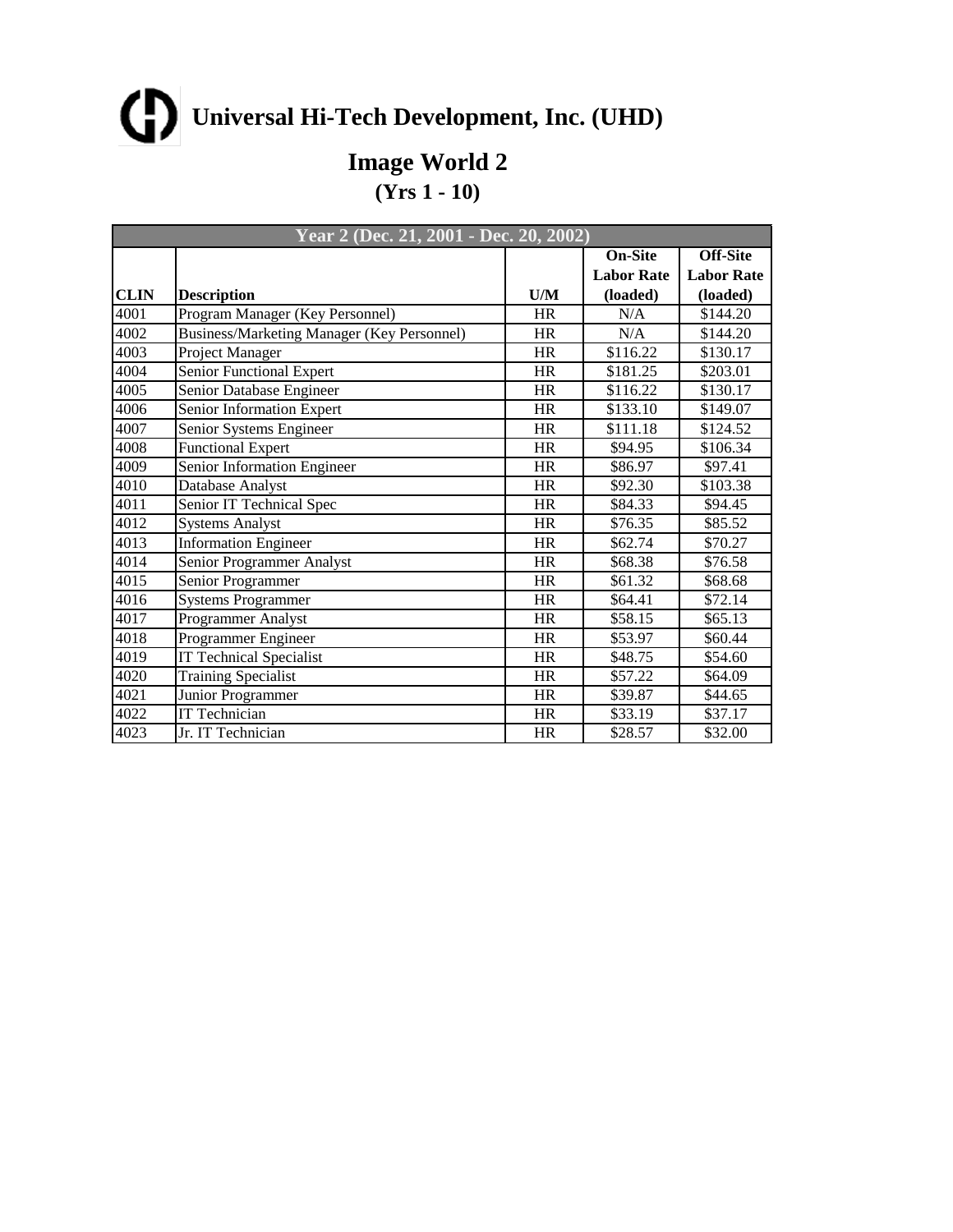**Image World 2**

|      | Year 3 (Dec. 21, 2002 - Dec. 20, 2003)     |           |                   |                   |
|------|--------------------------------------------|-----------|-------------------|-------------------|
|      |                                            |           | <b>On-Site</b>    | <b>Off-Site</b>   |
|      |                                            |           | <b>Labor Rate</b> | <b>Labor Rate</b> |
| CLIN | <b>Description</b>                         | U/M       | (loaded)          | (loaded)          |
| 4001 | Program Manager (Key Personnel)            | <b>HR</b> | N/A               | \$148.53          |
| 4002 | Business/Marketing Manager (Key Personnel) | <b>HR</b> | N/A               | \$148.53          |
| 4003 | Project Manager                            | HR        | \$119.71          | \$134.07          |
| 4004 | Senior Functional Expert                   | HR        | \$186.69          | \$209.10          |
| 4005 | Senior Database Engineer                   | <b>HR</b> | \$119.71          | \$134.07          |
| 4006 | Senior Information Expert                  | HR        | \$137.09          | \$153.54          |
| 4007 | Senior Systems Engineer                    | HR        | \$114.51          | \$128.25          |
| 4008 | Functional Expert                          | <b>HR</b> | \$97.79           | \$109.53          |
| 4009 | Senior Information Engineer                | HR        | \$89.58           | \$100.33          |
| 4010 | Database Analyst                           | HR        | \$95.07           | \$106.48          |
| 4011 | Senior IT Technical Spec                   | <b>HR</b> | \$86.86           | \$97.28           |
| 4012 | <b>Systems Analyst</b>                     | <b>HR</b> | \$78.64           | \$88.08           |
| 4013 | <b>Information Engineer</b>                | <b>HR</b> | \$64.62           | \$72.38           |
| 4014 | Senior Programmer Analyst                  | HR        | \$70.43           | \$78.88           |
| 4015 | Senior Programmer                          | HR        | \$63.16           | \$70.74           |
| 4016 | Systems Programmer                         | <b>HR</b> | \$66.34           | \$74.30           |
| 4017 | Programmer Analyst                         | HR        | \$59.90           | \$67.09           |
| 4018 | Programmer Engineer                        | <b>HR</b> | \$55.58           | \$62.25           |
| 4019 | <b>IT Technical Specialist</b>             | <b>HR</b> | \$50.21           | \$56.24           |
| 4020 | Training Specialist                        | <b>HR</b> | \$58.94           | \$66.01           |
| 4021 | Junior Programmer                          | <b>HR</b> | \$41.06           | \$45.99           |
| 4022 | IT Technician                              | HR        | \$34.18           | \$38.29           |
| 4023 | Jr. IT Technician                          | <b>HR</b> | \$29.42           | \$32.96           |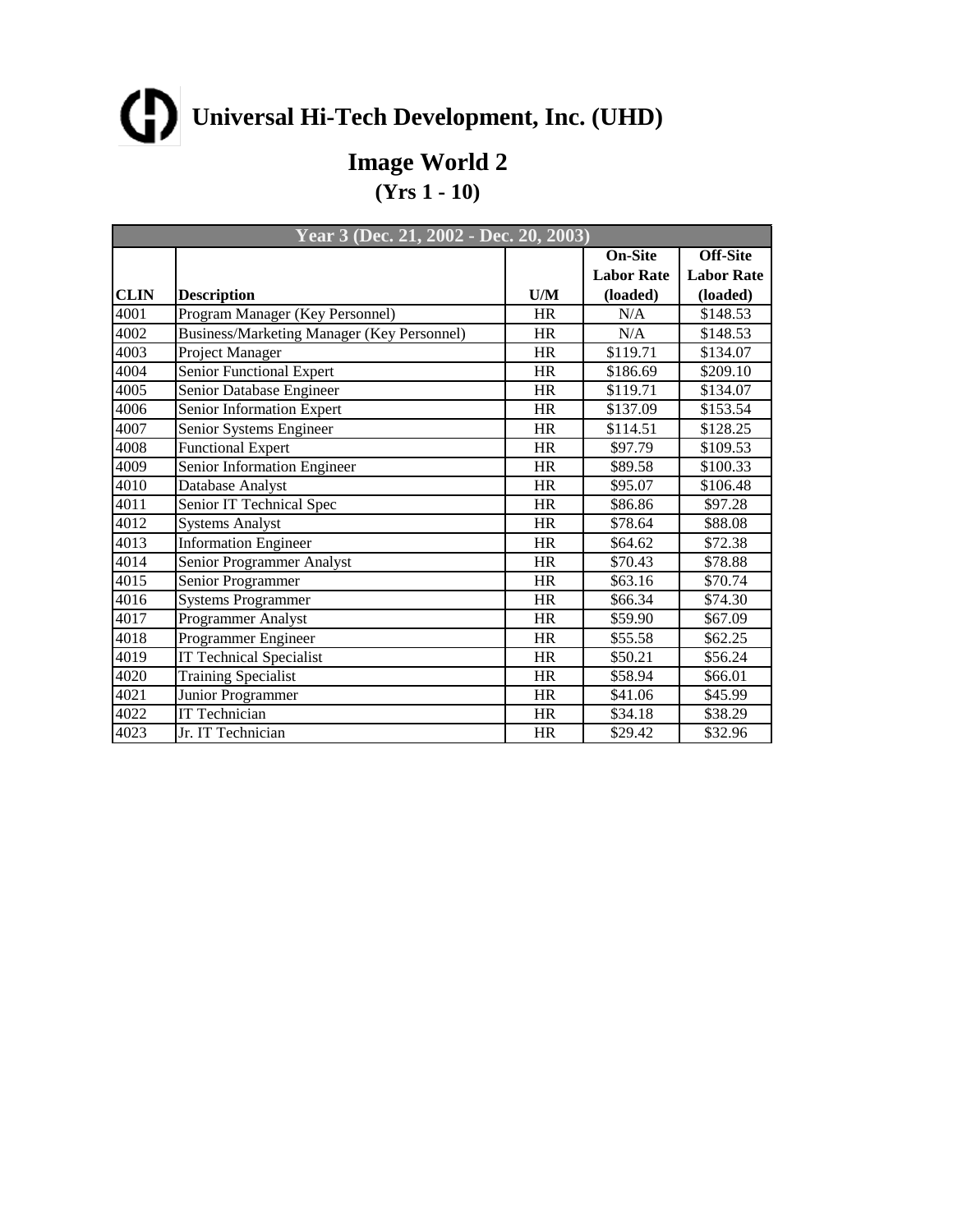**Image World 2**

|      | Year 4 (Dec. 21, 2003 - Dec. 20, 2004)     |           |                   |                   |
|------|--------------------------------------------|-----------|-------------------|-------------------|
|      |                                            |           | <b>On-Site</b>    | <b>Off-Site</b>   |
|      |                                            |           | <b>Labor Rate</b> | <b>Labor Rate</b> |
| CLIN | <b>Description</b>                         | U/M       | (loaded)          | (loaded)          |
| 4001 | Program Manager (Key Personnel)            | <b>HR</b> | N/A               | \$152.98          |
| 4002 | Business/Marketing Manager (Key Personnel) | <b>HR</b> | N/A               | \$152.98          |
| 4003 | Project Manager                            | HR        | \$123.30          | \$138.09          |
| 4004 | Senior Functional Expert                   | HR        | \$192.29          | \$215.37          |
| 4005 | Senior Database Engineer                   | <b>HR</b> | \$123.30          | \$138.09          |
| 4006 | Senior Information Expert                  | HR        | \$141.21          | \$158.15          |
| 4007 | Senior Systems Engineer                    | HR        | \$117.95          | \$132.10          |
| 4008 | Functional Expert                          | <b>HR</b> | \$100.73          | \$112.81          |
| 4009 | Senior Information Engineer                | HR        | \$92.27           | \$103.34          |
| 4010 | Database Analyst                           | HR        | \$97.93           | \$109.68          |
| 4011 | Senior IT Technical Spec                   | <b>HR</b> | \$89.47           | \$100.20          |
| 4012 | <b>Systems Analyst</b>                     | <b>HR</b> | \$81.00           | \$90.72           |
| 4013 | <b>Information Engineer</b>                | <b>HR</b> | \$66.56           | \$74.55           |
| 4014 | Senior Programmer Analyst                  | HR        | \$72.54           | \$81.25           |
| 4015 | Senior Programmer                          | HR        | \$65.06           | \$72.87           |
| 4016 | Systems Programmer                         | <b>HR</b> | \$68.33           | \$76.53           |
| 4017 | Programmer Analyst                         | HR        | \$61.69           | \$69.10           |
| 4018 | Programmer Engineer                        | <b>HR</b> | \$57.25           | \$64.12           |
| 4019 | <b>IT Technical Specialist</b>             | <b>HR</b> | \$51.72           | \$57.92           |
| 4020 | Training Specialist                        | <b>HR</b> | \$60.71           | \$67.99           |
| 4021 | Junior Programmer                          | <b>HR</b> | \$42.29           | \$47.37           |
| 4022 | IT Technician                              | HR        | \$35.21           | \$39.43           |
| 4023 | Jr. IT Technician                          | <b>HR</b> | \$30.31           | \$33.94           |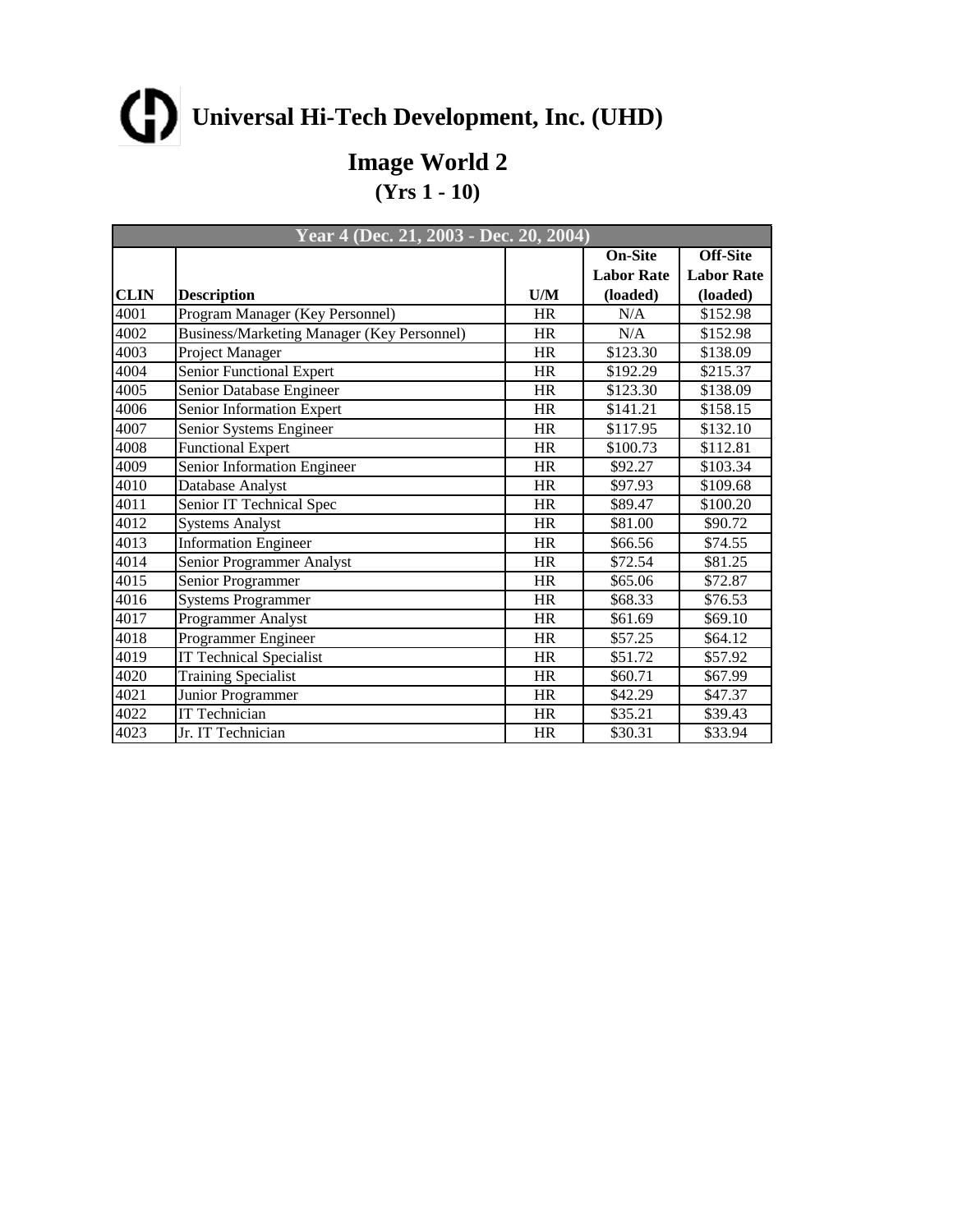**Image World 2**

|      | Year 5 (Dec. 21, 2004 - Dec. 20, 2005)     |           |                   |                   |
|------|--------------------------------------------|-----------|-------------------|-------------------|
|      |                                            |           | <b>On-Site</b>    | <b>Off-Site</b>   |
|      |                                            |           | <b>Labor Rate</b> | <b>Labor Rate</b> |
| CLIN | <b>Description</b>                         | U/M       | (loaded)          | (loaded)          |
| 4001 | Program Manager (Key Personnel)            | <b>HR</b> | N/A               | \$157.57          |
| 4002 | Business/Marketing Manager (Key Personnel) | <b>HR</b> | N/A               | \$157.57          |
| 4003 | Project Manager                            | HR        | \$127.00          | \$142.24          |
| 4004 | Senior Functional Expert                   | HR        | \$198.06          | \$221.83          |
| 4005 | Senior Database Engineer                   | <b>HR</b> | \$127.00          | \$142.24          |
| 4006 | Senior Information Expert                  | HR        | \$145.44          | \$162.90          |
| 4007 | Senior Systems Engineer                    | HR        | \$121.49          | \$136.06          |
| 4008 | Functional Expert                          | <b>HR</b> | \$103.75          | \$116.20          |
| 4009 | Senior Information Engineer                | HR        | \$95.03           | \$106.44          |
| 4010 | Database Analyst                           | HR        | \$100.86          | \$112.97          |
| 4011 | Senior IT Technical Spec                   | <b>HR</b> | \$92.15           | \$103.21          |
| 4012 | <b>Systems Analyst</b>                     | <b>HR</b> | \$83.43           | \$93.45           |
| 4013 | <b>Information Engineer</b>                | <b>HR</b> | \$68.56           | \$76.79           |
| 4014 | Senior Programmer Analyst                  | HR        | \$74.72           | \$83.69           |
| 4015 | Senior Programmer                          | HR        | \$67.01           | \$75.05           |
| 4016 | Systems Programmer                         | <b>HR</b> | \$70.38           | \$78.83           |
| 4017 | Programmer Analyst                         | HR        | \$63.55           | \$71.17           |
| 4018 | Programmer Engineer                        | <b>HR</b> | \$58.97           | \$66.05           |
| 4019 | <b>IT Technical Specialist</b>             | <b>HR</b> | \$53.27           | \$59.66           |
| 4020 | Training Specialist                        | <b>HR</b> | \$62.53           | \$70.03           |
| 4021 | Junior Programmer                          | <b>HR</b> | \$43.56           | \$48.79           |
| 4022 | IT Technician                              | HR        | \$36.27           | \$40.62           |
| 4023 | Jr. IT Technician                          | <b>HR</b> | \$31.22           | \$34.96           |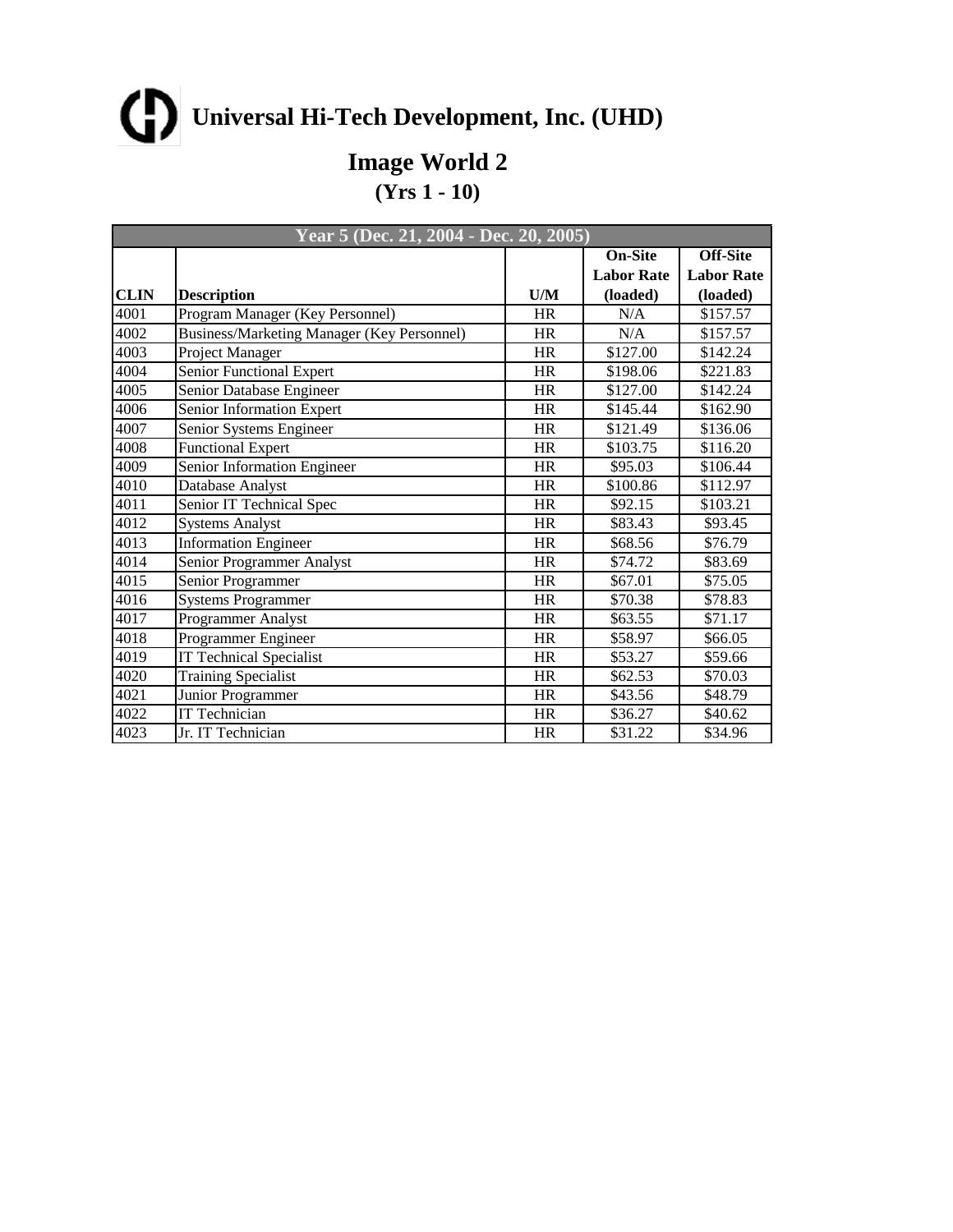**Image World 2**

|             | Year 6 (Dec. 21, 2005 - Dec. 20, 2006)            |           |                   |                   |
|-------------|---------------------------------------------------|-----------|-------------------|-------------------|
|             |                                                   |           | <b>On-Site</b>    | Off-Site          |
|             |                                                   |           | <b>Labor Rate</b> | <b>Labor Rate</b> |
| <b>CLIN</b> | <b>Description</b>                                | U/M       | (loaded)          | (loaded)          |
| 4001        | Program Manager (Key Personnel)                   | <b>HR</b> | N/A               | \$162.30          |
| 4002        | <b>Business/Marketing Manager (Key Personnel)</b> | <b>HR</b> | N/A               | \$162.30          |
| 4003        | Project Manager                                   | <b>HR</b> | \$130.81          | \$146.50          |
| 4004        | Senior Functional Expert                          | <b>HR</b> | \$204.00          | \$228.48          |
| 4005        | Senior Database Engineer                          | <b>HR</b> | \$130.81          | \$146.50          |
| 4006        | Senior Information Expert                         | HR        | \$149.81          | \$167.78          |
| 4007        | Senior Systems Engineer                           | <b>HR</b> | \$125.13          | \$140.15          |
| 4008        | Functional Expert                                 | <b>HR</b> | \$106.86          | \$119.68          |
| 4009        | Senior Information Engineer                       | HR        | \$97.89           | \$109.63          |
| 4010        | Database Analyst                                  | <b>HR</b> | \$103.89          | \$116.36          |
| 4011        | Senior IT Technical Spec                          | HR        | \$94.91           | \$106.30          |
| 4012        | <b>Systems Analyst</b>                            | HR        | \$85.94           | \$96.25           |
| 4013        | <b>Information Engineer</b>                       | <b>HR</b> | \$70.62           | \$79.09           |
| 4014        | Senior Programmer Analyst                         | HR        | \$76.96           | \$86.20           |
| 4015        | Senior Programmer                                 | <b>HR</b> | \$69.02           | \$77.30           |
| 4016        | <b>Systems Programmer</b>                         | <b>HR</b> | \$72.49           | \$81.19           |
| 4017        | Programmer Analyst                                | HR        | \$65.45           | \$73.31           |
| 4018        | Programmer Engineer                               | <b>HR</b> | \$60.74           | \$68.03           |
| 4019        | <b>IT Technical Specialist</b>                    | <b>HR</b> | \$54.87           | \$61.45           |
| 4020        | Training Specialist                               | HR        | \$64.40           | \$72.13           |
| 4021        | Junior Programmer                                 | <b>HR</b> | \$44.87           | \$50.25           |
| 4022        | <b>IT Technician</b>                              | <b>HR</b> | \$37.35           | \$41.84           |
| 4023        | Jr. IT Technician                                 | <b>HR</b> | \$32.15           | \$36.01           |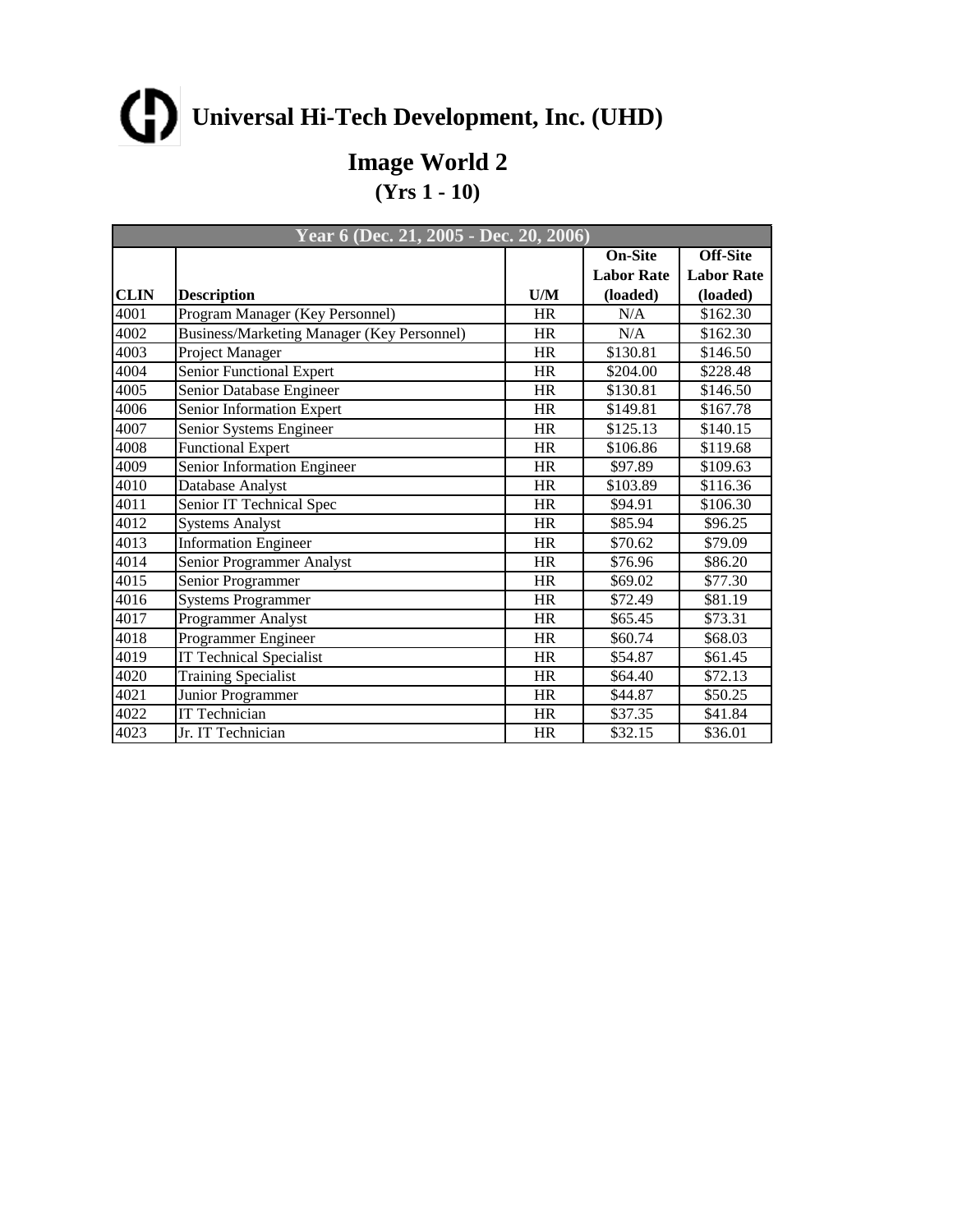**Image World 2**

|      | <b>Year 7 (Dec. 21, 2006 - Dec. 20, 2007)</b> |           |                   |                   |  |
|------|-----------------------------------------------|-----------|-------------------|-------------------|--|
|      |                                               |           | <b>On-Site</b>    | <b>Off-Site</b>   |  |
|      |                                               |           | <b>Labor Rate</b> | <b>Labor Rate</b> |  |
| CLIN | <b>Description</b>                            | U/M       | (loaded)          | (loaded)          |  |
| 4001 | Program Manager (Key Personnel)               | <b>HR</b> | N/A               | \$167.17          |  |
| 4002 | Business/Marketing Manager (Key Personnel)    | <b>HR</b> | N/A               | \$167.17          |  |
| 4003 | Project Manager                               | HR        | \$134.73          | \$150.90          |  |
| 4004 | Senior Functional Expert                      | HR        | \$210.12          | \$235.34          |  |
| 4005 | Senior Database Engineer                      | <b>HR</b> | \$134.73          | \$150.90          |  |
| 4006 | Senior Information Expert                     | HR        | \$154.30          | \$172.82          |  |
| 4007 | Senior Systems Engineer                       | HR        | \$128.88          | \$144.35          |  |
| 4008 | Functional Expert                             | <b>HR</b> | \$110.07          | \$123.28          |  |
| 4009 | Senior Information Engineer                   | HR        | \$100.82          | \$112.92          |  |
| 4010 | Database Analyst                              | HR        | \$107.01          | \$119.85          |  |
| 4011 | Senior IT Technical Spec                      | <b>HR</b> | \$97.76           | \$109.49          |  |
| 4012 | <b>Systems Analyst</b>                        | <b>HR</b> | \$88.52           | \$99.14           |  |
| 4013 | <b>Information Engineer</b>                   | <b>HR</b> | \$72.73           | \$81.46           |  |
| 4014 | Senior Programmer Analyst                     | HR        | \$79.27           | \$88.78           |  |
| 4015 | Senior Programmer                             | HR        | \$71.09           | \$79.62           |  |
| 4016 | Systems Programmer                            | <b>HR</b> | \$74.67           | \$83.63           |  |
| 4017 | Programmer Analyst                            | HR        | \$67.42           | \$75.51           |  |
| 4018 | Programmer Engineer                           | <b>HR</b> | \$62.56           | \$70.07           |  |
| 4019 | <b>IT Technical Specialist</b>                | <b>HR</b> | \$56.51           | \$63.30           |  |
| 4020 | Training Specialist                           | <b>HR</b> | \$66.34           | \$74.30           |  |
| 4021 | Junior Programmer                             | <b>HR</b> | \$46.21           | \$51.76           |  |
| 4022 | IT Technician                                 | HR        | \$38.47           | \$43.09           |  |
| 4023 | Jr. IT Technician                             | <b>HR</b> | \$33.12           | \$37.09           |  |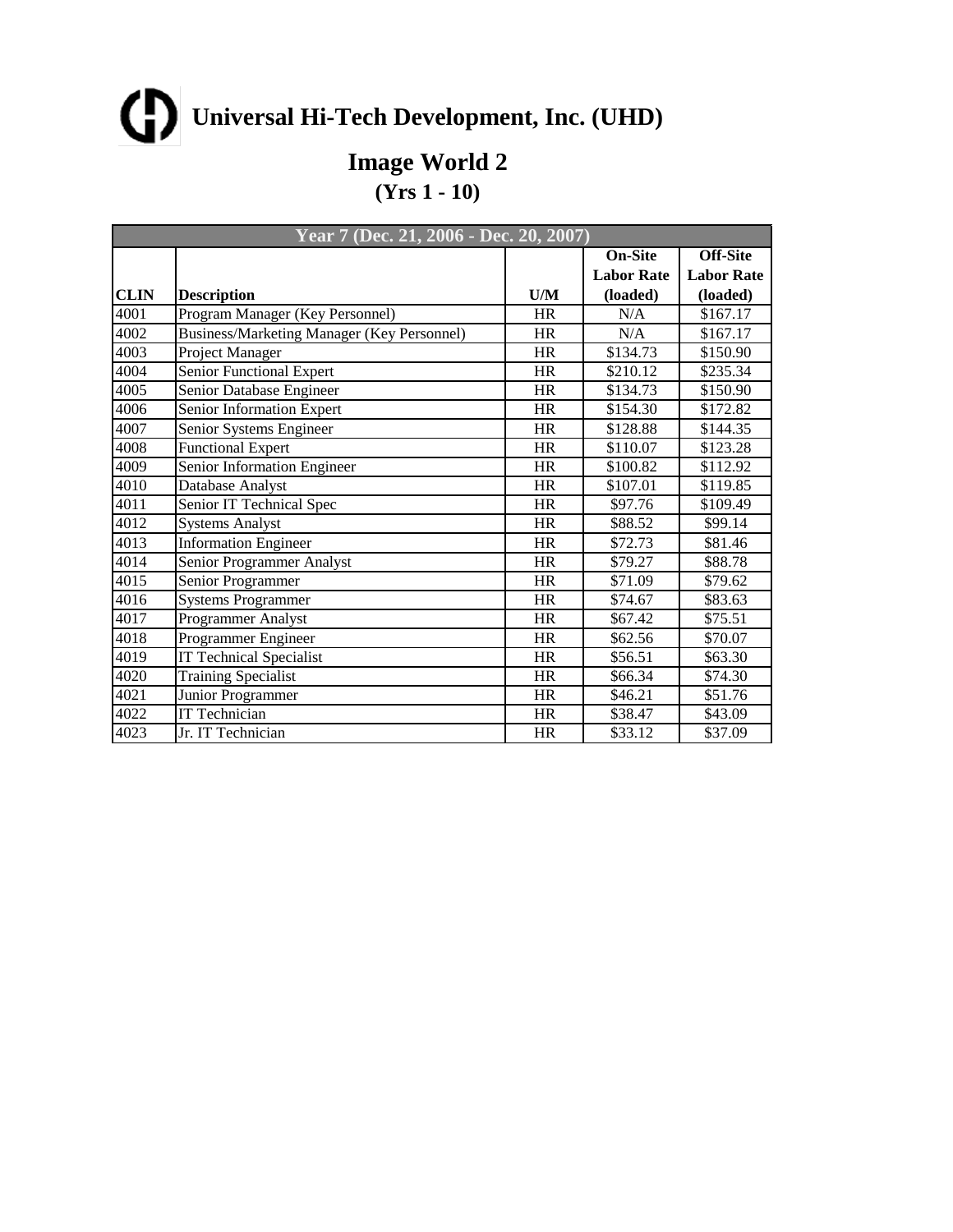**Image World 2**

|      | <b>Year 8 (Dec. 21, 2007 - Dec. 20, 2008)</b> |           |                   |                   |
|------|-----------------------------------------------|-----------|-------------------|-------------------|
|      |                                               |           | <b>On-Site</b>    | <b>Off-Site</b>   |
|      |                                               |           | <b>Labor Rate</b> | <b>Labor Rate</b> |
| CLIN | <b>Description</b>                            | U/M       | (loaded)          | (loaded)          |
| 4001 | Program Manager (Key Personnel)               | <b>HR</b> | N/A               | \$172.18          |
| 4002 | Business/Marketing Manager (Key Personnel)    | <b>HR</b> | N/A               | \$172.18          |
| 4003 | Project Manager                               | HR        | \$138.77          | \$155.42          |
| 4004 | Senior Functional Expert                      | HR        | \$216.43          | \$242.40          |
| 4005 | Senior Database Engineer                      | <b>HR</b> | \$138.77          | \$155.42          |
| 4006 | Senior Information Expert                     | HR        | \$158.93          | \$178.00          |
| 4007 | Senior Systems Engineer                       | HR        | \$132.75          | \$148.68          |
| 4008 | Functional Expert                             | <b>HR</b> | \$113.37          | \$126.97          |
| 4009 | Senior Information Engineer                   | HR        | \$103.85          | \$116.31          |
| 4010 | Database Analyst                              | HR        | \$110.22          | \$123.44          |
| 4011 | Senior IT Technical Spec                      | <b>HR</b> | \$100.69          | \$112.78          |
| 4012 | <b>Systems Analyst</b>                        | <b>HR</b> | \$91.17           | \$102.11          |
| 4013 | <b>Information Engineer</b>                   | <b>HR</b> | \$74.92           | \$83.91           |
| 4014 | Senior Programmer Analyst                     | HR        | \$81.65           | \$91.45           |
| 4015 | Senior Programmer                             | HR        | \$73.22           | \$82.01           |
| 4016 | Systems Programmer                            | <b>HR</b> | \$76.91           | \$86.13           |
| 4017 | Programmer Analyst                            | HR        | \$69.44           | \$77.77           |
| 4018 | Programmer Engineer                           | <b>HR</b> | \$64.44           | \$72.17           |
| 4019 | <b>IT Technical Specialist</b>                | <b>HR</b> | \$58.21           | \$65.19           |
| 4020 | Training Specialist                           | <b>HR</b> | \$68.33           | \$76.53           |
| 4021 | Junior Programmer                             | <b>HR</b> | \$47.60           | \$53.31           |
| 4022 | IT Technician                                 | HR        | \$39.63           | \$44.38           |
| 4023 | Jr. IT Technician                             | <b>HR</b> | \$34.11           | \$38.20           |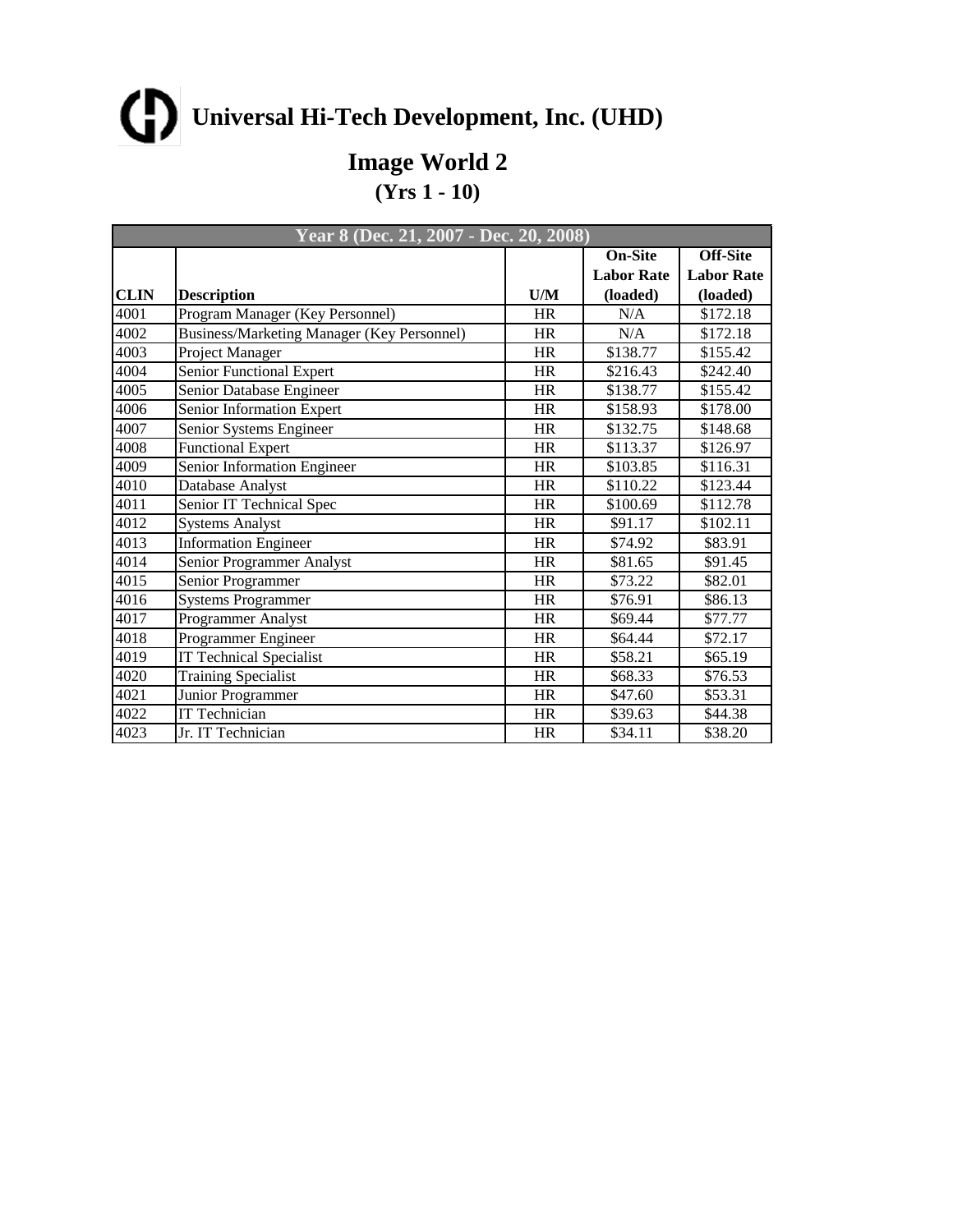**Image World 2**

|      | <b>Year 9 (Dec. 21, 2008 - Dec. 20, 2009)</b> |           |                   |                   |
|------|-----------------------------------------------|-----------|-------------------|-------------------|
|      |                                               |           | <b>On-Site</b>    | <b>Off-Site</b>   |
|      |                                               |           | <b>Labor Rate</b> | <b>Labor Rate</b> |
| CLIN | <b>Description</b>                            | U/M       | (loaded)          | (loaded)          |
| 4001 | Program Manager (Key Personnel)               | <b>HR</b> | N/A               | \$177.35          |
| 4002 | Business/Marketing Manager (Key Personnel)    | <b>HR</b> | N/A               | \$177.35          |
| 4003 | Project Manager                               | HR        | \$142.94          | \$160.09          |
| 4004 | Senior Functional Expert                      | HR        | \$222.92          | \$249.67          |
| 4005 | Senior Database Engineer                      | <b>HR</b> | \$142.94          | \$160.09          |
| 4006 | Senior Information Expert                     | HR        | \$163.70          | \$183.34          |
| 4007 | Senior Systems Engineer                       | HR        | \$136.73          | \$153.14          |
| 4008 | Functional Expert                             | <b>HR</b> | \$116.77          | \$130.78          |
| 4009 | Senior Information Engineer                   | HR        | \$106.96          | \$119.80          |
| 4010 | Database Analyst                              | HR        | \$113.52          | \$127.15          |
| 4011 | Senior IT Technical Spec                      | <b>HR</b> | \$103.71          | \$116.16          |
| 4012 | <b>Systems Analyst</b>                        | <b>HR</b> | \$93.91           | \$105.17          |
| 4013 | <b>Information Engineer</b>                   | <b>HR</b> | \$77.16           | \$86.42           |
| 4014 | Senior Programmer Analyst                     | HR        | \$84.10           | \$94.19           |
| 4015 | Senior Programmer                             | HR        | \$75.42           | \$84.47           |
| 4016 | Systems Programmer                            | <b>HR</b> | \$79.21           | \$88.72           |
| 4017 | Programmer Analyst                            | HR        | \$71.52           | \$80.10           |
| 4018 | Programmer Engineer                           | <b>HR</b> | \$66.37           | \$74.33           |
| 4019 | <b>IT Technical Specialist</b>                | <b>HR</b> | \$59.96           | \$67.15           |
| 4020 | Training Specialist                           | <b>HR</b> | \$70.38           | \$78.82           |
| 4021 | Junior Programmer                             | <b>HR</b> | \$49.03           | \$54.91           |
| 4022 | IT Technician                                 | HR        | \$40.82           | \$45.72           |
| 4023 | Jr. IT Technician                             | <b>HR</b> | \$35.13           | \$39.35           |